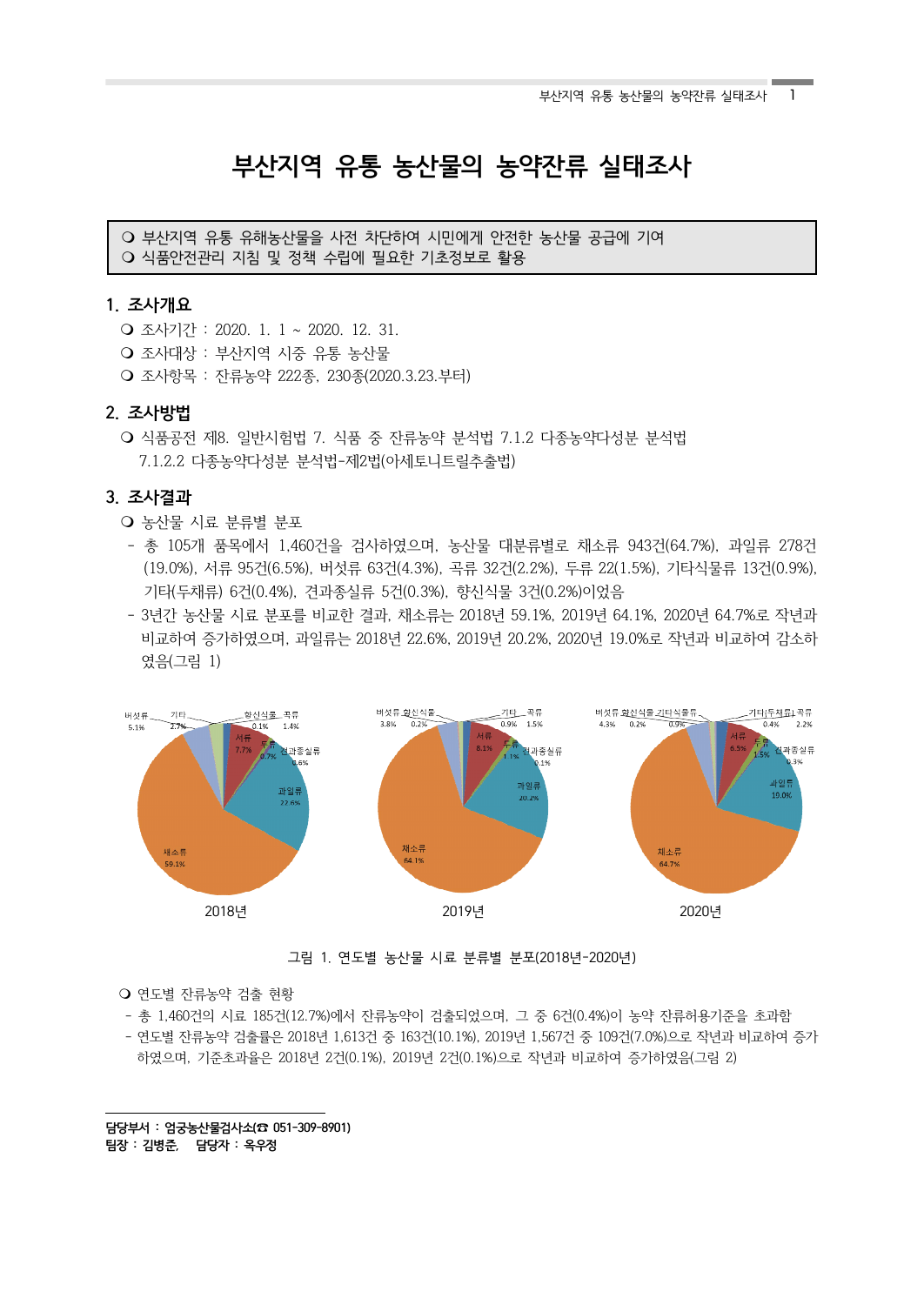2 보건환경연구원보 제30권 / 2021년



그림 2. 연도별 잔류농약 검출 현황(2018년-2020년)

- 월별 . 분기별 잔류농약 검출 현황(표 1-2, 그림 3)
- 월별 잔류농약 검출 현황은 2월에 시료 88건 중 21건(23.9%)이 검출되어 가장 높았으며, 분기별로는 1분기 에 시료 253건 중 49건(19.4%)으로 검출률이 가장 높았음
- 월별 기준초과 현황은 2월에 시료 88건 중 머위 1건(1.1%), 3월에 시료 163건 중 참나물 1건(0.6%), 4월에 시료 99건 중 상추와 무잎 각 1건씩(2.0%), 5월에 시료 153건 중 상추 1건(0.7%), 10월에 시료 143건 중 엇갈이배추 1건(0.7%)에서 기준 초과되었으며, 분기별 기준초과율은 1분기와 2분기에 각 0.8%, 4분기에 0.2%로 나타남

# 표 1. 2020년 월별 농약 검출 현황

|             | 1월                       | 2월     | 3월     | 4월     | 5월    | 6월    | 7월     | 8월    | 9월    | 10월    | 11월   | 12월    | 합계     |
|-------------|--------------------------|--------|--------|--------|-------|-------|--------|-------|-------|--------|-------|--------|--------|
| 검사건수        | 2                        | 88     | 163    | 99     | 153   | 112   | 164    | 107   | 167   | 143    | 162   | 100    | 1460   |
| 검출<br>(%)   |                          | 21     | 28     | 18     | 17    | 8     | 25     | 10    | 12    | 21     | 13    | 12     | 185    |
|             | $\overline{\phantom{a}}$ | (23.9) | (17.2) | (18.2) |       | (7.1) | (15.2) | (9.3) | (7.2) | (14.7) | (8.0) | (12.0) | (12.7) |
| 기준초과<br>(%) |                          |        |        |        |       |       |        |       |       |        |       |        | b      |
|             | $\qquad \qquad =$        | (1,1)  | (0.6)  | (2.0)  | (0.7) |       |        |       |       | (0.7)  |       |        | (0.4)  |

## 표 2. 2020년 분기별 농약 검출 현황

|             | 1분기    | 2분기    | 3분기                      | 4부기    | 합계     |
|-------------|--------|--------|--------------------------|--------|--------|
| 검사건수        | 253    | 364    | 438                      | 405    | 1460   |
|             | 49     | 43     | 47                       | 46     | 185    |
| 검출<br>(%)   | (19.4) | (11.8) | (10.7)                   | (11.4) | (12.7) |
| 기준초과<br>(%) |        |        |                          |        |        |
|             | (0.8)  | (0.8)  | $\overline{\phantom{0}}$ | (0.2)  | (0.4)  |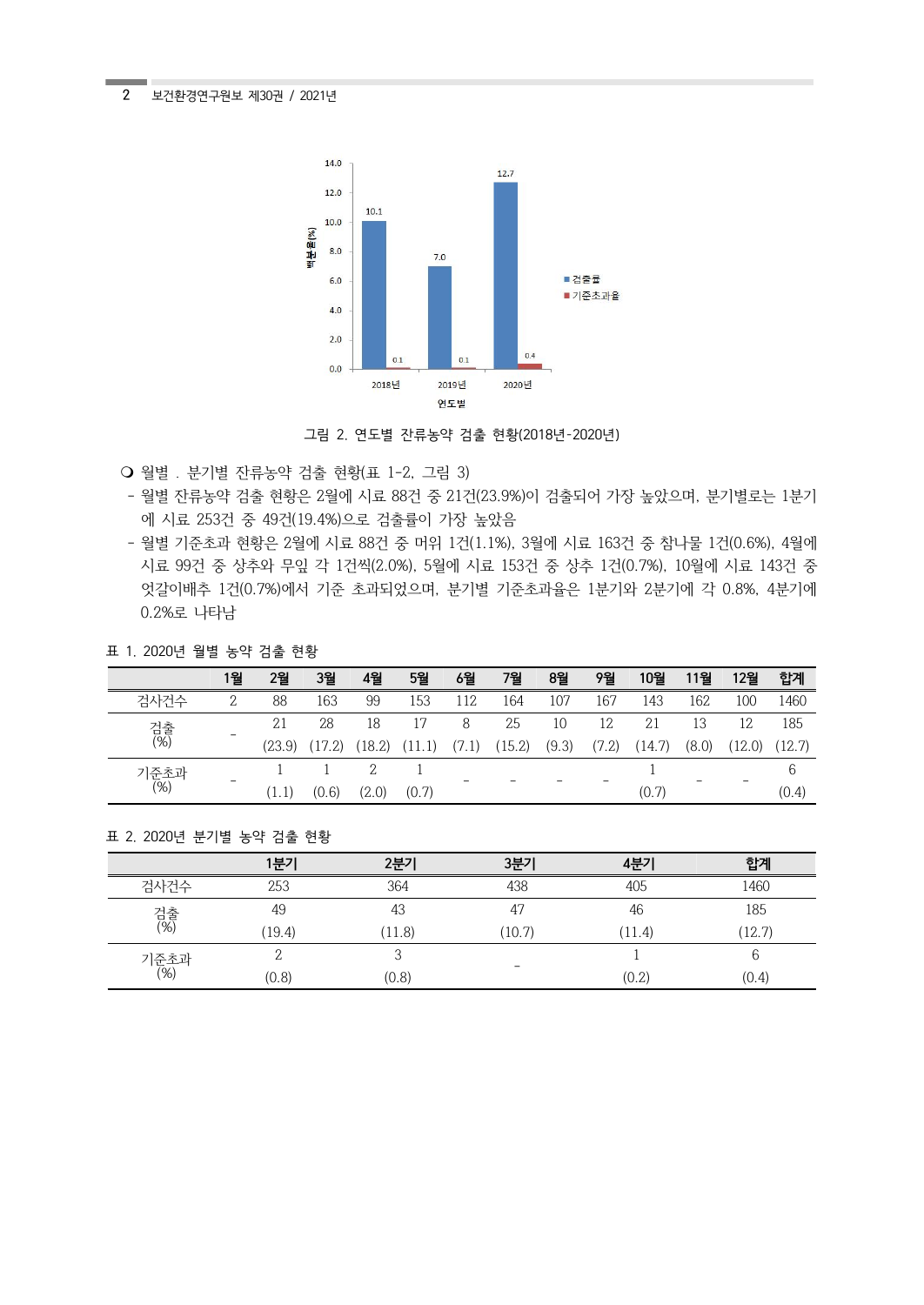

그림 3. 2020년 월별 잔류농약 검출 현황

- m 분류별 잔류농약 검출 현황
	- 2020년 총 1,460건의 시료 중 185건에서 잔류농약이 검출되었으며, 그 중 채소류 137건, 과일류 46건, 곡류 와 견과종실류에서 각 1건이었음(표 3)
	- 분류별 검출 빈도는 엽채류 69건 > 박과이외과채류 32건 > 인과류 17건 > 장과류 16건 > 엽경채류 15건 > 박과과채류 14건 > 핵과류 9건 > 결구엽채류 6건 > 감귤류 4건 > 근채류, 곡류, 땅콩 또는 견과류가 각 1건이었음
	- 검사건수 대비 검출률은 장과류 27.1%, 엽채류 27.0%, 박과이외과채류 20.6% 순으로 높은 검출률을 보임

| 대분류   | 소분류       | 검사건수         | 검출건수(%)                  | 기준초과건수(%)                |  |
|-------|-----------|--------------|--------------------------|--------------------------|--|
|       | 인과류       | 94           | 17(18.1)                 |                          |  |
|       | 감귤류       | 51           | 4(7.8)                   | $\overline{a}$           |  |
|       | 핵과류       | 48           | 9(18.8)                  | $\overline{\phantom{0}}$ |  |
| 과일류   | 장과류       | 59           | 16(27.1)                 | $\overline{a}$           |  |
|       | 열대과일류     | 26           |                          | $\overline{a}$           |  |
|       | 소계        | 278          | 46(16.5)                 | $\overline{a}$           |  |
|       | 결구엽채류     | 71           | 6(8.5)                   |                          |  |
|       | 엽채류       | 256          | 69(27.0)                 | 6(2.3)                   |  |
|       | 엽경채류      | 95           | 15(15.8)                 |                          |  |
| 채소류   | 근채류       | 221          | 1(0.5)                   | $\overline{a}$           |  |
|       | 박과과채류     | 145          | 14(9.7)                  | $\qquad \qquad -$        |  |
|       | 박과이외과채류   | 155          | 32(20.6)                 |                          |  |
|       | 소계        | 943          | 137(14.5)                | 6(0.6)                   |  |
|       | 곡류        | 32           | 1(3.1)                   | $\overline{\phantom{0}}$ |  |
|       | 서류        | 95           |                          |                          |  |
|       | 투류        | 22           |                          |                          |  |
|       | 버섯류       | 63           |                          |                          |  |
| 향신식물  | 허브류       | 3            | ÷,                       | $\overline{a}$           |  |
| 견과종실류 | 땅콩 또는 견과류 | 4            | 1(25.0)                  | $\overline{\phantom{0}}$ |  |
|       | 유지종실류     | $\mathbf{1}$ |                          | $\overline{a}$           |  |
|       | 기타식물류     | 13           | $\overline{a}$           | $\overline{a}$           |  |
| 기타    | 두채류       | 6            | $\overline{\phantom{0}}$ | $\overline{a}$           |  |
|       | 합계        | 1460         | 185(12.7)                | 6(0.4)                   |  |

표 3. 분류별 잔류농약 검출 현황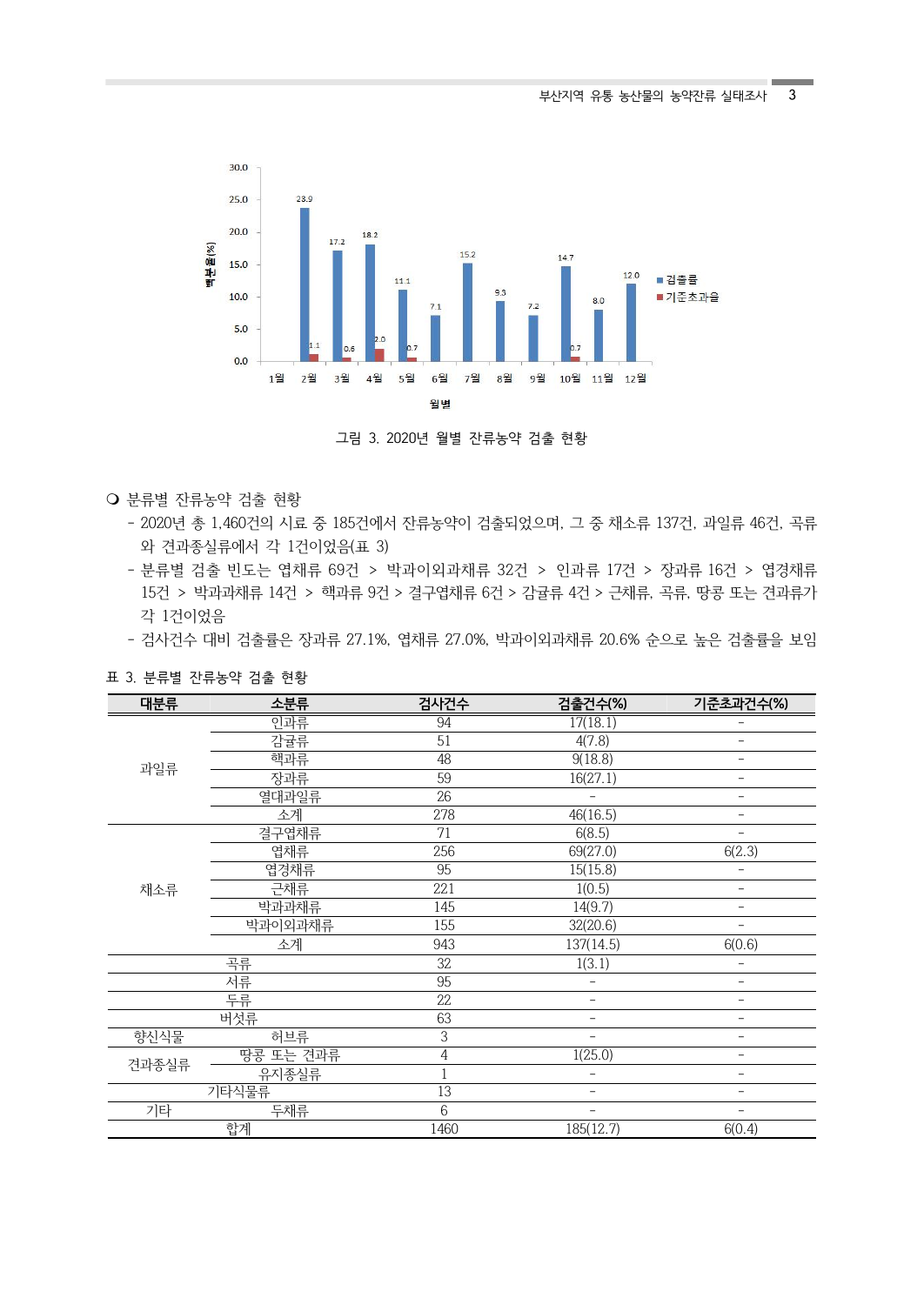- **O** 품목별 자류농약 검출 현황
- 품목별 검출 빈도는 고추 21건 > 들깻잎 18건 > 상추 11건 > 엇갈이배추 10건 > 배 9건 등의 순이었음(그 림 4)
- 엽채류 중 상추 2건, 머위 1건, 참나물 1건, 엇갈이배추 1건, 무잎 1건에서 농약 잔류허용기준을 초과함







그림 4. 품목별 잔류농약 검출 현황

○ 농약 용도별 검출 현황

- 총 57종의 농약이 260회 검출되었으며, 살균제 28종 122회(46.9%), 살충제 28종 130회(50.0%), 생장조절제 1종 8회(3.1%)로 살충제가 높은 검출빈도를 보였음(표 4).
- 기준초과 농약 성분의 경우 살균제 1종과 살충제 4종이 검출됨
- 검출된 농약 중 상추에서 뷰프로페진 및 피프로닐 각 1건, 머위에서 클로르피리포스 1건, 참나물과 엇갈 이배추에서 프로사이미돈 각 1건, 무잎에서 다이아지논 1건이 기준 초과함(표 5)
- 농약 성분별로 클로르페나피르에서 39회로 최다 검출빈도를 보였으며, 프로사이미돈 27회 > 뷰프로페진 21회 > 플루디옥소닐 14회 순으로 나타남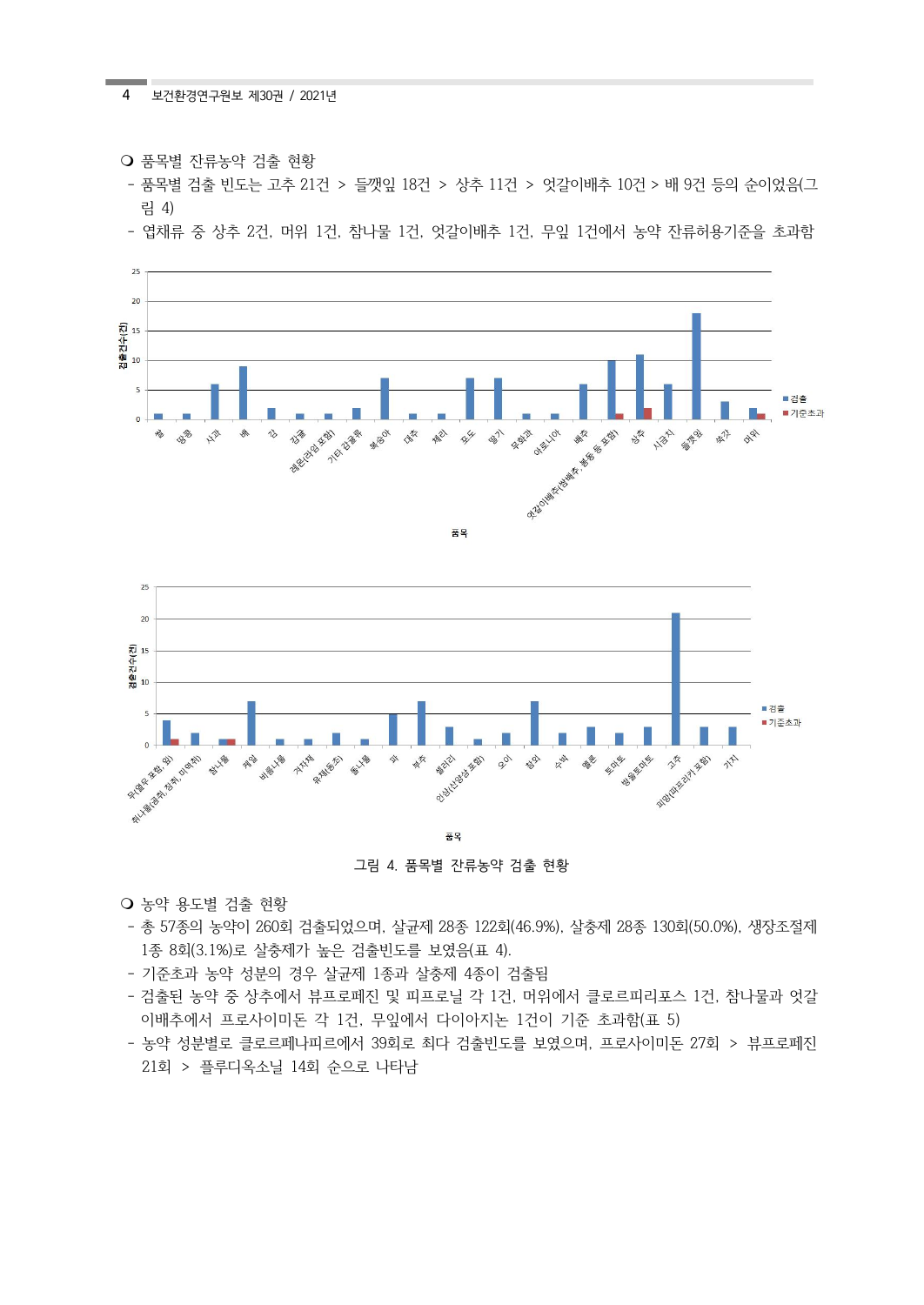#### 표 4. 검출된 농약의 용도별 구분

| 용도                | 농약명(검출수)                                                                                                                                                                                                                                                                                                                       |
|-------------------|--------------------------------------------------------------------------------------------------------------------------------------------------------------------------------------------------------------------------------------------------------------------------------------------------------------------------------|
| 살균제<br>(28종 122회) | 아미설브롬(1), 아족시스트로빈(10), 보스칼리드(3), 카벤다짐(4), 클로로탈로닐(1), 사이할로트린(2),<br>사이프로디닐(2), 디에토펜카브(9), 디페노코나졸(1), 디메토모르프(2), 디니코나졸(7), 플루디옥소닐(14),<br>플루퀸코나졸(2), 플루톨라닐(3), 헥사코나졸(4), 이프로디온(1), 아이소프로티올레인(1), 크레속심메틸(4),<br>메탈락실(1), 메트라페논(2), 마이클로뷰타닐(1), 펜사이큐론(2), 프로사이미돈(27), 피라클로스트로빈(3),<br>피리메타닐(3), 테부코나졸(8), 티플루자마이드(1), 트리플록시스트로빈(3) |
| 살충제<br>(28종 130회) | 아세타미프리드(4), 아크리나트린(1), 비펜트린(4), 뷰프로페진(21), 클로란트라닐리프롤(2),<br>클로르페나피르(39), 클로르피리포스(4), 사이퍼메트린(5), 다이아지논(3), 디플루벤주론(1), 에토펜프록스(2),<br>에톡사졸(2), 페니트로티온(2), 펜프로파트린(1), 펜피록시메이트(1), 피프로닐(1), 플루벤디아마이드(2),<br>플루페녹수론(3), 이미다클로프리드(4), 인독사카브(3), 루페뉴론(2), 메톡시페노자이드(2), 피리다벤(2),<br>피리달릴(12), 테부펜피라드(1), 테플루트린(1), 티아메톡삼(4), 트리플루뮤론(1)  |
| 생장조절제<br>(1종 8회)  | 파클로부트라졸(8)                                                                                                                                                                                                                                                                                                                     |

#### 표 5. 기준초과 농약 현황

| 분류  |     | 품목    | 농약 성분   | 검출량(mg/kg) | 잔류허용기준(mg/kg) |  |
|-----|-----|-------|---------|------------|---------------|--|
| 채소류 | 엽채류 | 상추    | 뷰프로페진   | 0.23       | 0.01          |  |
| 채소류 | 엽채류 | 상추    | 피프로닐    | 0.03       | 0.01          |  |
| 채소류 | 엽채류 | 머위    | 클로르피리포스 | 2.44       | 0.05          |  |
| 채소류 | 엽채류 | 참나물   | 프로사이미돈  | 0.30       | 0.05          |  |
| 채소류 | 엽채류 | 엇갈이배추 | 프로사이미돈  | 0.09       | 0.05          |  |
| 채소류 | 엽채류 | 무잎    | 다이아지논   | 1.14       | 0.06          |  |

## **4. 결론**

○ 총 1,460건의 농산물을 조사하여 그 중 185건에서 잔류농약이 검출되었으며, 6건이 기준을 초과하였음

- 월별 잔류농약 검출률은 2월에 23.9%로 가장 높았음. 분기별로는 1분기에 검출률 19.4%로 가장 높았으며 기준초과율은 1분기와 2분기에 각 0.8%, 4분기에 0.2%로 나타남
- O 분류별 검출 현황은 채소류 137건, 과일류 46건, 곡류와 견과종실류에서 각 1건씩 잔류농약이 검출되었으며,<br>검사건수 대비 검<del>출률</del>은 장과류 27.1%, 엽채류 27.0%, 박과이외과채류 20.6% 순으로 나타남
- m 품목별 검출 빈도는 고추 21건 > 들깻잎 18건 > 상추 11건 > 엇갈이배추 10건 > 배 9건 등의 순이었음
- 기준초과 농산물은 엽채류 중 상추에서 뷰프로페진 1건 및 피프로닐 1건, 머위에서 클로르피리포스 1건, 참 나물과 엇갈이배추에서 프로사이미돈 각 1건, 무잎에서 다이아지논 1건이었음
- m 총 57종의 농약이 260회 검출되었으며, 살충제 28종 130회(50.0%)로 검출 빈도가 높게 나타남. 농약성분별 로 클로르페나피르가 39회로 최다 검출 빈도를 보임

## **5. 기대효과**

○ 부산지역 유통농산물의 농약 잔류실태를 조사하여 안전한 먹거리 확보 및 관련 정책 수립을 위한 자료로 활용